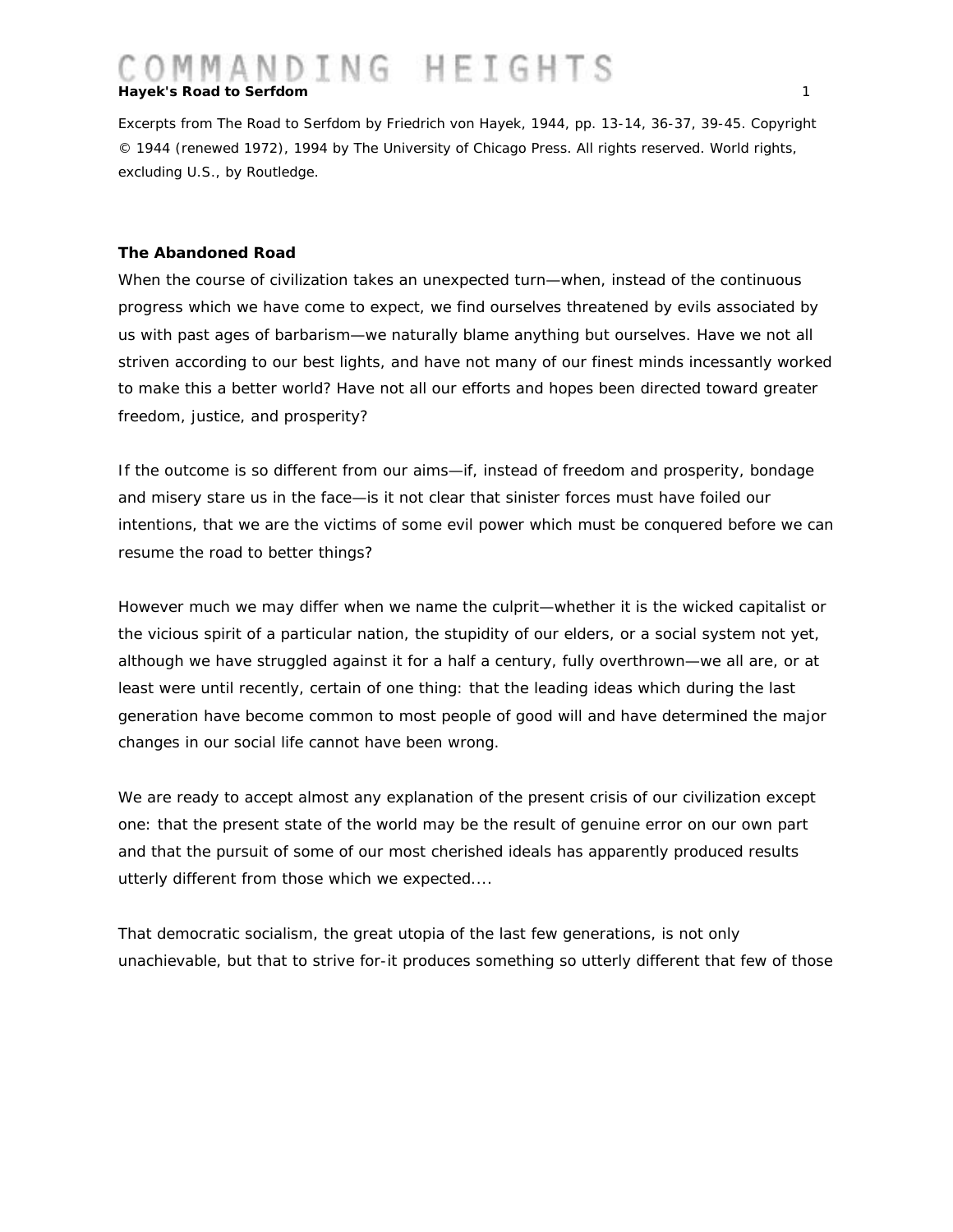## COMMANDING HEIGHTS **Hayek's Road to Serfdom** 2

who now wish it would be prepared to accept the consequences, many will not believe until the connection has been laid bare in all its aspects.

#### **Individualism and Collectivism**

Before we can progress with our main problem, an obstacle has yet to be surmounted. A confusion largely responsible for the way in which we are drifting into things which nobody wants must be cleared up. This confusion concerns nothing less than the concept of socialism itself. It may mean, and is often used to describe, merely the ideals of social justice, greater equality, and security, which are the ultimate aims of socialism. But it means also the particular method by which most socialists hope to attain these ends and which many competent people regard as the only methods by which they can be fully and quickly attained. In this sense socialism means the abolition of private enterprise, of private ownership of the means of production, and the creation of a system of "planned economy" in which the entrepreneur working for profit is replaced by a central planning body....

"Planning" owes its popularity largely to the fact that everybody desires, of course, that we should handle our common problems as rationally as possible and that, in so doing, we should use as much foresight as we can command. In this sense everybody who is not a complete fatalist is a planner, every political act is (or ought to be) an act of planning, and there can be differences only between good and bad, between wise and foresighted and foolish and shortsighted planning. An economist, whose whole task is the study of how men actually do and how they might plan their affairs, is the last person who could object to planning in this general sense. But it is not in this sense that our enthusiasts for a planned society now employ this term, nor merely in this sense that we must plan if we want the distribution of income or wealth to conform to some particular standard. According to the modern planners, and for their purposes, it is not sufficient to design the most rational permanent frame work within which the various activities would be conducted by different persons according to their individual plans. This liberal plan, according to them, is no plan—and it is, indeed, not a plan designed to satisfy particular views about who should have what. What our planners demand is a central direction of all economic activity according to a single plan, laying down how the resources of society should be "consciously directed" to serve particular ends in a definite way.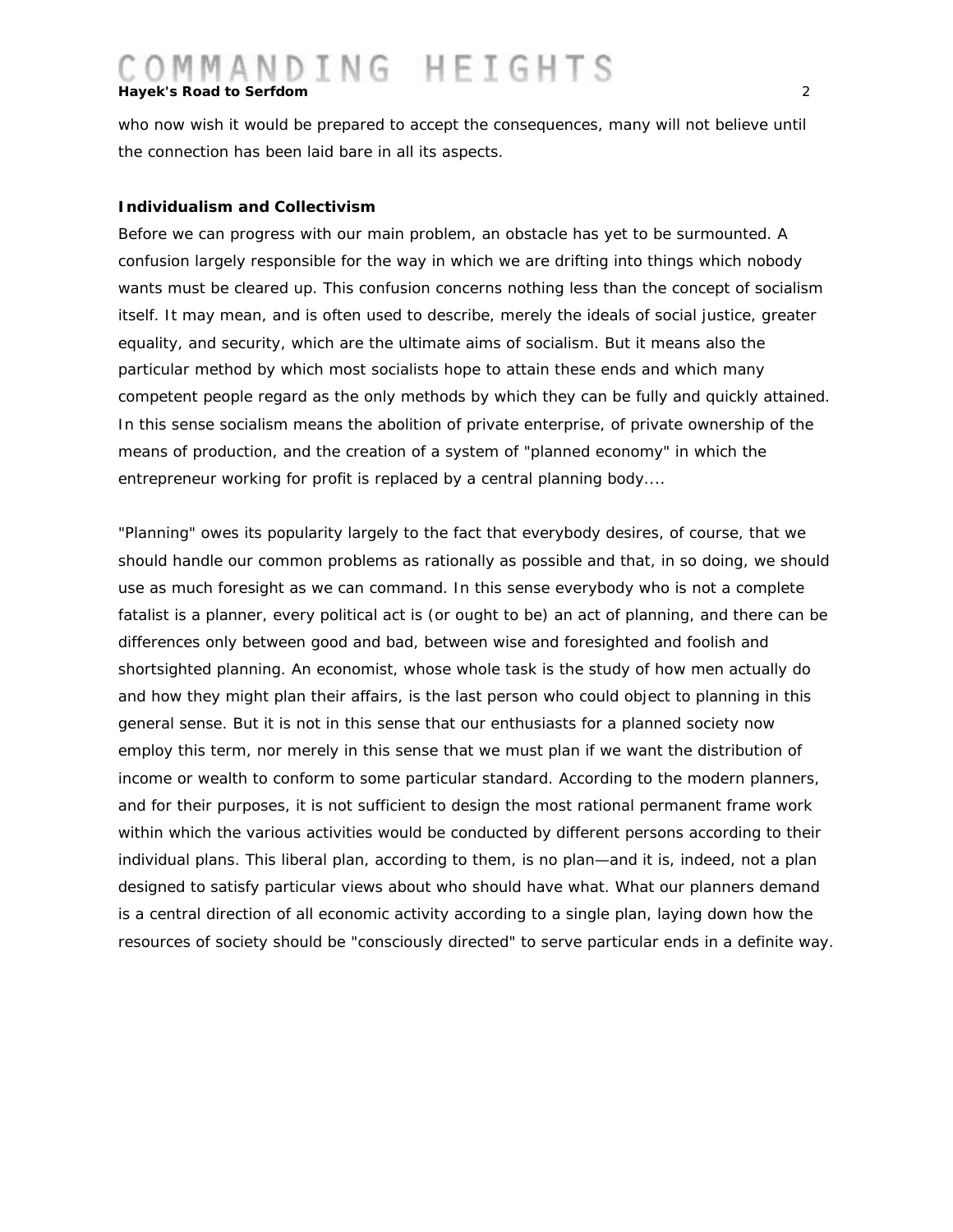## COMMANDING HEIGHTS

### **Hayek's Road to Serfdom** 3

The dispute between the modern planners and their opponents is, therefore, not a dispute on whether we ought to choose intelligently between the various possible organizations of society; it is not a dispute on whether we ought to employ foresight and systematic thinking in planning our common affairs. It is a dispute about what is the best way of so doing. The question is whether for this purpose it is better that the holder of coercive power should confine himself in general to creating conditions under which the knowledge and initiative of individuals are given the best scope so that they can plan most successfully; or whether a rational utilization of our resources requires central direction and organization of all our activities according to some consciously constructed "blueprint." The socialists of all parties have appropriated the term "planning" for planning of the latter type, and it is now generally accepted in this sense. But though this is meant to suggest that this is the only rational way of handling our affairs, it does not, of course, prove this. It remains the point on which the planners and the liberals disagree.

It is important not to confuse opposition against this kind of planning with a dogmatic laissezfaire attitude. The liberal argument is in favor of making the best possible use of the forces of competition as a means of coordinating human efforts, not an argument for leaving things just as they are. It is based on the conviction that, where effective competition can be created, it is a better way of guiding individual efforts than any other. It does not deny, but even emphasizes, that, in order that competition should work beneficially, a carefully thought-out legal framework is required and that neither the existing nor the past legal rules are free from grave defects. Nor does it deny that, where it is impossible to create the conditions necessary to make competition effective, we must resort to other methods of guiding economic activity. Economic liberalism is opposed, however, to competition's being supplanted by inferior methods of coordinating individual efforts. And it regards competition as superior not only because it is in most circumstances the most efficient method known but even more because it is the only method by which our activities can be adjusted to each other without coercive or arbitrary intervention of authority. Indeed, one of the main arguments in favor of competition is that it dispenses with the need for "conscious social control" and that it gives the individuals a chance to decide whether the prospects of a particular occupation are sufficient to compensate for the disadvantages and risks connected with it.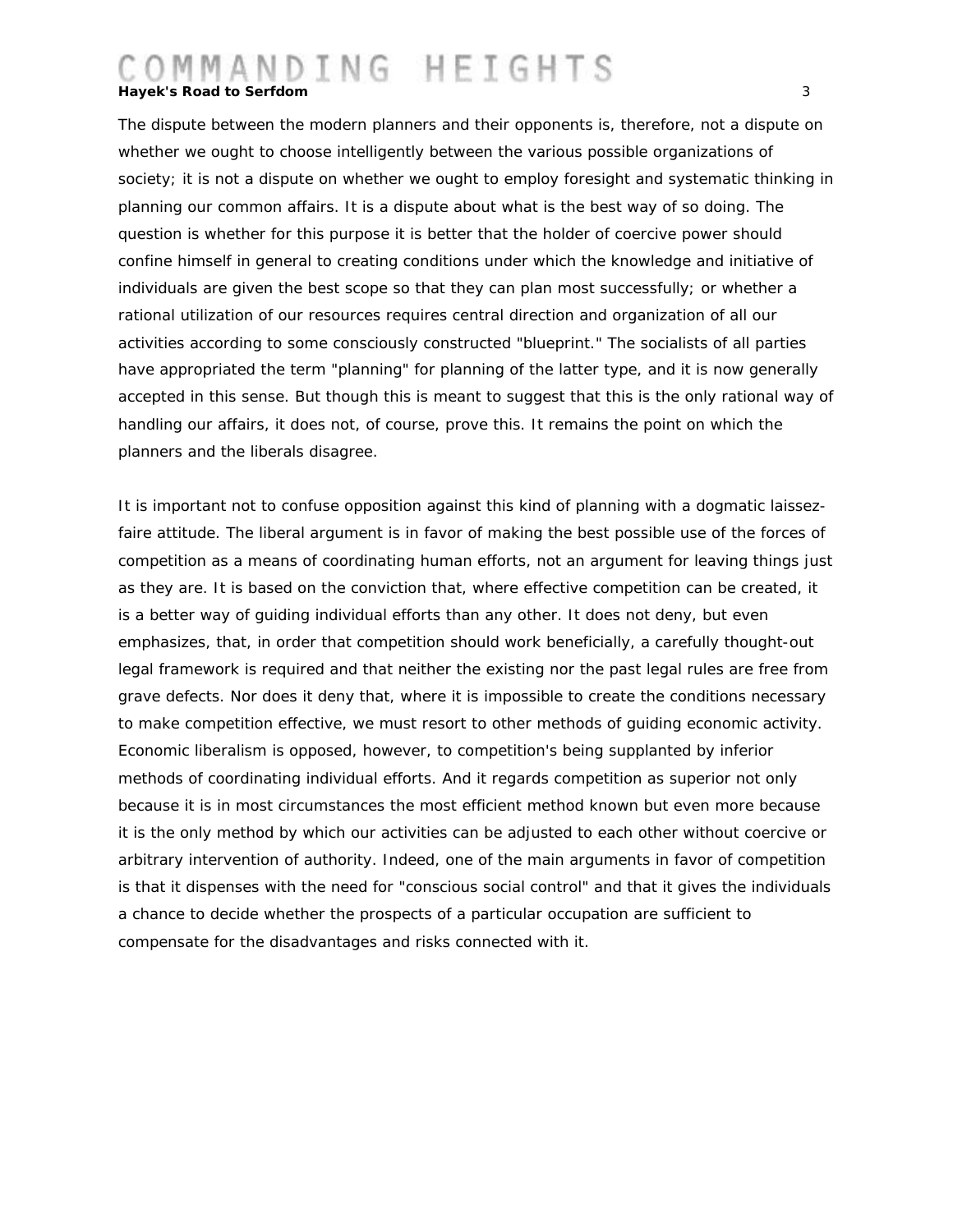## COMMANDING HEIGHTS **Hayek's Road to Serfdom** 4

The successful use of competition as the principle of social organization precludes certain types of coercive interference with economic life, but it admits of others which sometimes may very considerably assist its work and even requires certain kinds of government action. But there is good reason why the negative requirements, the points where coercion must not be used, have been particularly stressed. It is necessary in the first instance that the parties in the market should be free to sell and buy at any price at which they can find a partner to the transaction and that anybody should be free to produce, sell, and buy anything that may be produced or sold at all. And it is essential that the entry into the different trades should be open to all on equal terms and that the law should not tolerate any attempts by individuals or groups to restrict this entry by open or concealed force. Any attempt to control prices or quantities of particular commodities deprives competition of its power of bringing about an effective co-ordination of individual efforts, because price changes then cease to register all the relevant changes in circumstances and no longer provide a reliable guide for the individual's actions.

This is not necessarily true, however, of measures merely restricting the allowed methods of production, so long as these restrictions affect all potential producers equally and are not used as an indirect way of controlling prices and quantities. Though all such controls of the methods of production impose extra costs (i.e., make it necessary to use more resources to produce a given output), they may be well worth while. To prohibit the use of certain poisonous substances or to require special precautions in their use, to limit working hours or to require certain sanitary arrangements, is fully compatible with the preservation of competition. The only question here is whether in the particular instance the advantages gained are greater than the social costs which they impose. Nor is the preservation of competition incompatible with an extensive system of social services—so long as the organization of these services is not designed in such a way as to make competition ineffective over wide fields.

It is regrettable, though not difficult to explain, that in the past much less attention has been given to the positive requirements of a successful working of the competitive system than to these negative points. The functioning of a competition not only requires adequate organization of certain institutions like money, markets, and channels of information—some of which can never be adequately provided by private enterprise—but it depends, above all, on the existence of an appropriate legal system, a legal system designed both to preserve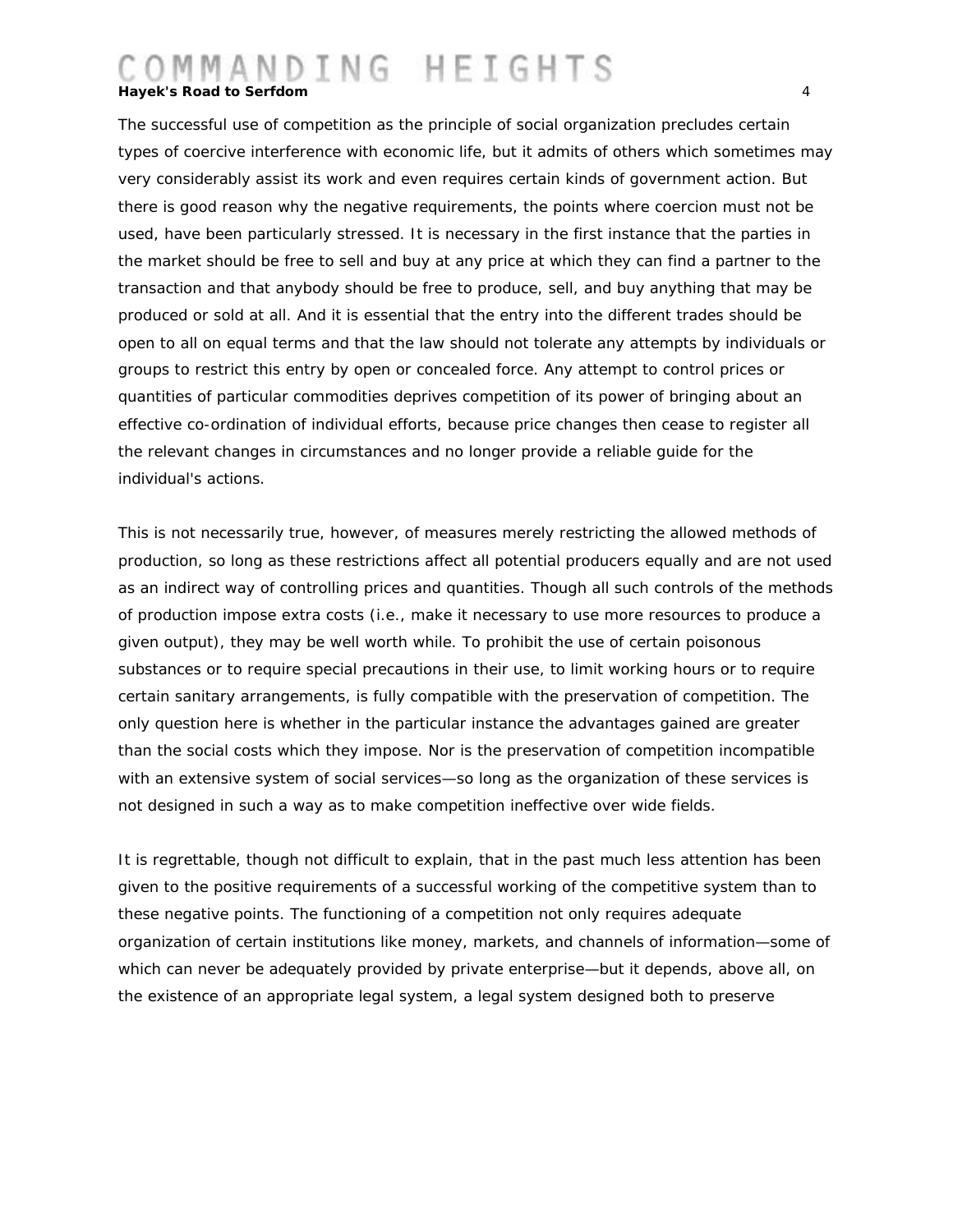## COMMANDING HEIGHTS **Hayek's Road to Serfdom** 5

competition and to make it operate as beneficially as possible. It is by no means sufficient that the law should recognize the principle of private property and freedom of contract; much depends on the precise definition of the right of property as applied to different things. The systematic study of the forms of legal institutions which will make the competitive system work efficiently has been sadly neglected; and strong arguments can be advanced that serious shortcomings here, particularly with regard to the law of corporations and of patents, not only have made competition work much less effectively than it might have done but have even led to the destruction of competition in many spheres.

There are, finally, undoubted fields where no legal arrangements can create the main condition on which the usefulness of the system of competition and private property depends: namely, that the owner benefits from all the useful services rendered by his property and suffers for all the damages caused to others by its use. Where, for example, it is impracticable to make the enjoyment of certain services dependent on the payment of a price, competition will not produce the services; and the price system becomes similarly ineffective when the damage caused to others by certain uses of property cannot be effectively charged to the owner of that property. In all these instances there is a divergence between the items which enter into private calculation and those which affect social welfare; and, whenever this divergence becomes important, some method other than competition may have to be found to supply the services in question. Thus neither the provision of signposts on the roads nor, in most circumstances, that of the roads themselves can be paid for by every individual user. Nor can certain harmful effects of deforestation, of some methods of farming, or of the smoke and noise of factories be confined to the owner of the property in question or to those who are willing to submit to the damage for an agreed compensation. In such instances we must find some substitute for the regulation by the price mechanism. But the fact that we have to resort to the substitution of direct regulation by authority where the conditions for the proper working of competition cannot be created does not prove that we should suppress competition where it can be made to function.

To create conditions in which competition will be as effective as possible, to supplement it where it cannot be made effective, to provide the services which, in the words of Adam Smith, "though they may be in the highest degree advantageous to a great society, are, however, of such a nature, that the profit could never repay the expense to any individual or small number